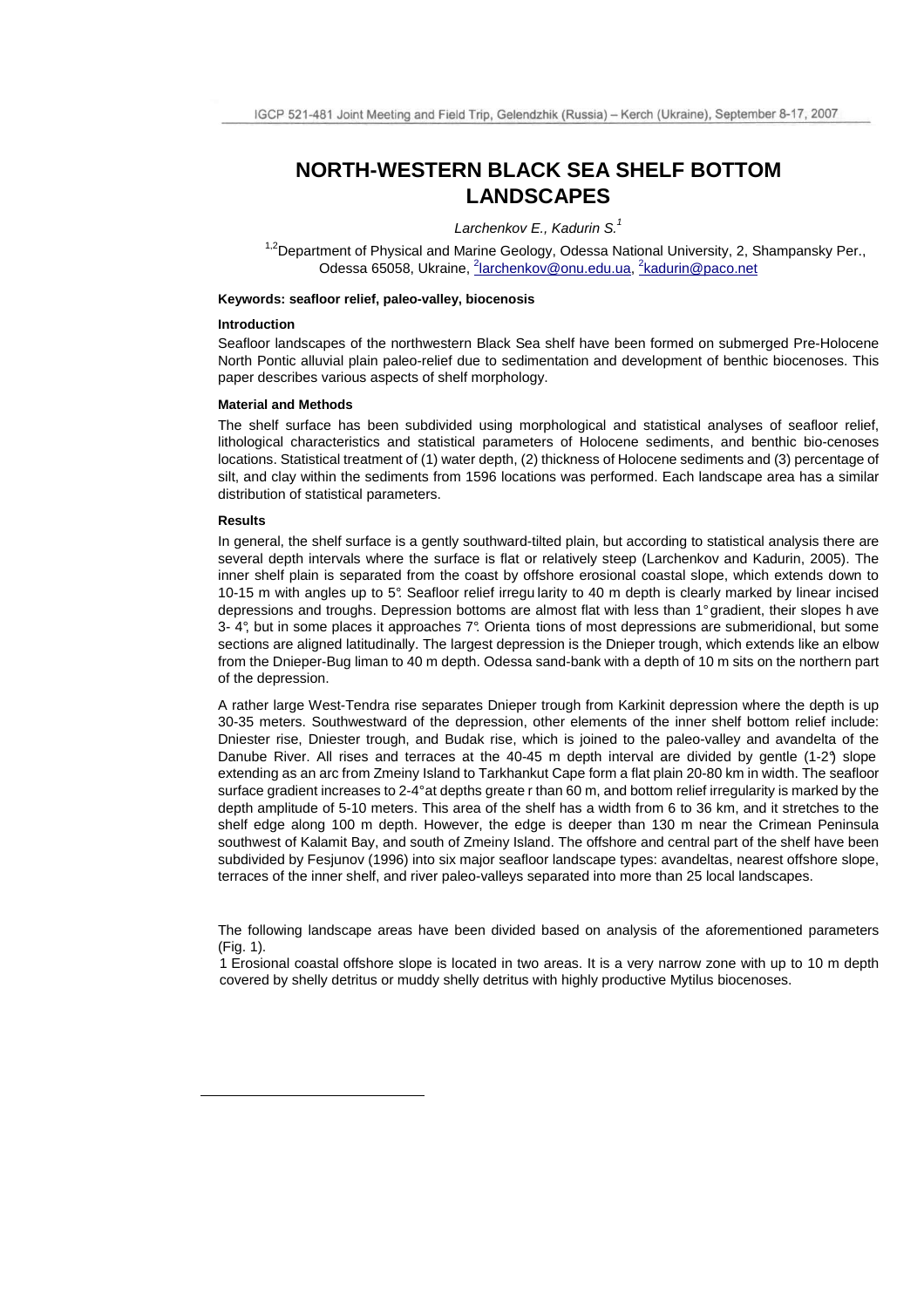

2. Danube avandelta and paleo-valley is characterized by a dominance of clayey mud with low car-bonate content, is up to 30 m thickness, and polychaete biocenoses.

Figure 1. Landscape regions of the northwestern Black Sea shelf. Rises: I - Budak, II -Dniester, III - Odessa sand-bank, IV - Western Tendra; V - Danube avandelta and paleo-valley. Depressions: VI - Dniester, VII - Dnieper, VIII - Karkinit.

3. Depressions of river paleo-valleys occupy Dnieper and Paleo-Dniester troughs, and Karkinit de-pression, where water depth increases from 23-30 m in paleo-valley heads to 40- 42 m in a sea-ward direction. Pelitic material within the sediments increases with sea depth, and muddy shells-rich sediments on the slopes of depression valleys change downward into shelly muds and than into muds. Also organic matter content in the sediments increases from 0.5-0.9% to 1.8-2.4%. Here Mytilus is the dominant species, and polychaetes are subdominant.

- 4. Terraces of the inner shelf. Western Tendra, Dniester and Budak rises are located in areas where average depths are between 17-23 m, but less than 30 m, except over Odessa sand-bank, which is a shallow region. Here common sediments are shelly debris and detrital shelly sands. Rather active biogenic sedimentation can be observed on the crests of terraces. These are areas of biocenoses dominated by of Mytilus.
- 5. Central shelf plain is located at depths between 45-60 m. There are mainly muddy shells- rich sediments with 1.6-2.3% organic carbon here. Both Mytilus and Phaseolinus are the dominant species in the biocenosis.
- 6. Outer shelf plain is located southward, in depths greater than 60 m and down to the shelf edge. Here the biocenosis visibly changes and Phaseolinus is the dominant species, polychaetes are subdominant, and Mytilus is absent.